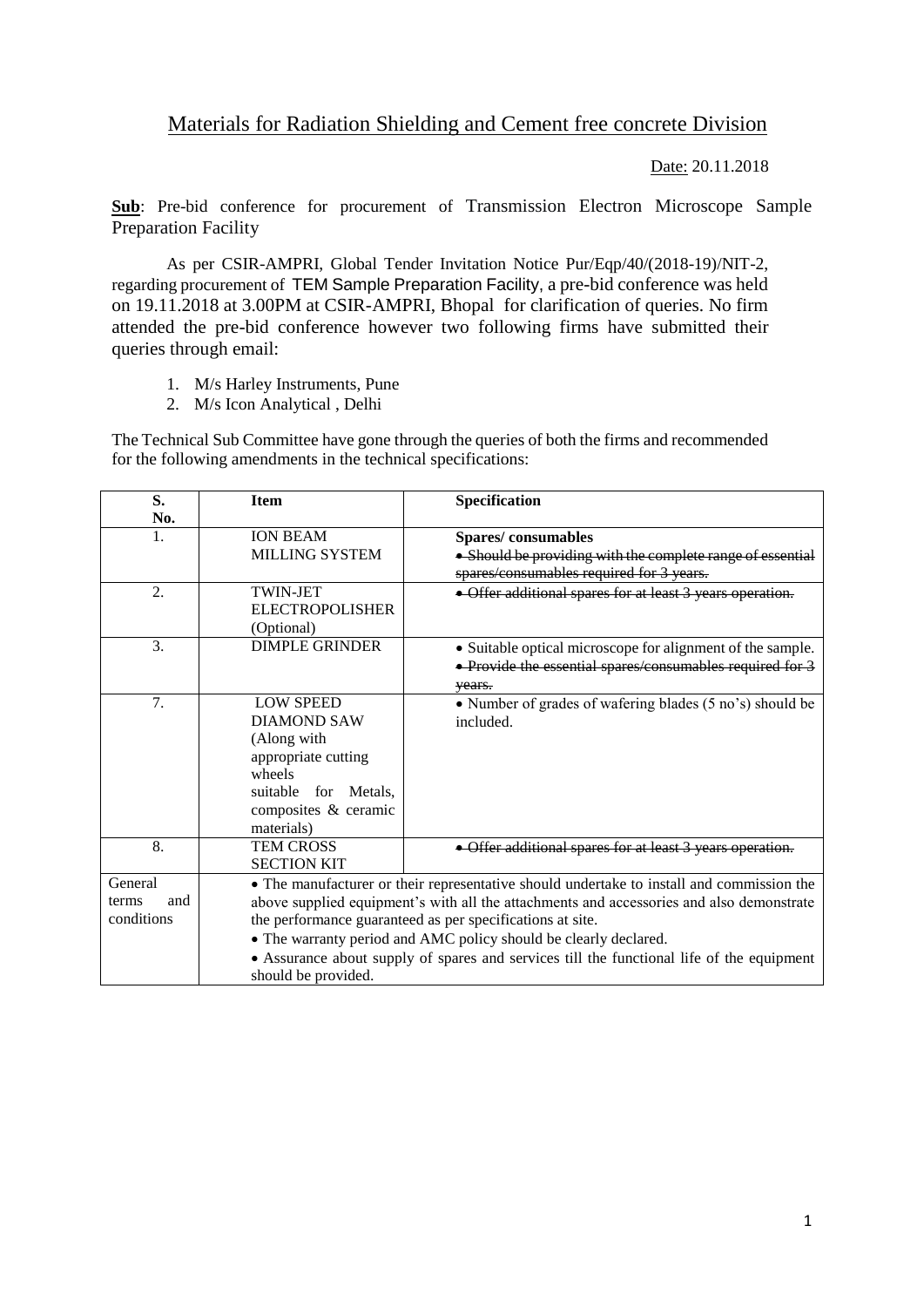## **Amended detailed technical specification for TEM Sample Preparation infrastructure consisting of the following items:**

| S. No. | <b>Item</b>                              | Specification                                                                                                                                                                                                                                                                  |
|--------|------------------------------------------|--------------------------------------------------------------------------------------------------------------------------------------------------------------------------------------------------------------------------------------------------------------------------------|
|        | <b>ION BEAM</b><br><b>MILLING SYSTEM</b> | The ion-beam thinning equipment should be a capable of preparing<br>transmission electron microscopy specimens (3 mm diameter) of                                                                                                                                              |
|        |                                          | both conducting and non-conducting samples, such as metal, alloys,<br>ceramic, semiconductors. Also, it should result in large electron<br>transparent regions for viewing in a TEM; both conventional and<br>high resolution TEM modes. The construction and operation of the |
|        |                                          | equipment should be user friendly. The required technical<br>specifications of the equipment are given below:                                                                                                                                                                  |
|        |                                          | Ion-guns<br>Two ion guns each with independently adjustable, gas control<br>utilizing mass flow controllers to permit either rapid milling or<br>slow precise ion polishing.                                                                                                   |
|        |                                          | Ion beam energy shall be continuously adjustable from 100 eV<br>$\bullet$<br>to 8 keV or higher.                                                                                                                                                                               |
|        |                                          | The alignment of the ion beams should be user friendly. Ion gun<br>$\bullet$<br>should produce sharp and narrow ion beam spot.                                                                                                                                                 |
|        |                                          | Full width at half maximum of the beam diameter shall be<br>$\bullet$<br>around 600-800 micrometer for standard guns at 5 kV with ion<br>current density of $\sim 10 \text{mA/cm}^2$ .                                                                                         |
|        |                                          | The milling angle shall be continuously variable from $+10$<br>٠<br>degree to $-10$ degree or higher.                                                                                                                                                                          |
|        |                                          | The ion guns should have very long life with no consumable<br>٠<br>requirements for continuous operation.                                                                                                                                                                      |
|        |                                          | The current range should be variable from 0 to 100 $\mu$ A,<br>٠<br>The current should be measurable for each gun independently                                                                                                                                                |
|        |                                          | and measured at the gun.<br><b>Stage and specimen holder</b>                                                                                                                                                                                                                   |
|        |                                          | A specimen exchange mechanism shall be incorporated in the                                                                                                                                                                                                                     |
|        |                                          | system to permit loading or unloading of samples without<br>venting the work chamber to atmosphere. Specimen stage<br>should allow rapid transfer of specimens $(\sim 3 \text{ minutes})$ .                                                                                    |
|        |                                          | The specimen stage should have provision for the rotation of the<br>٠<br>specimens<br>during milling. Rotational<br>shall<br>speed<br>be<br>continuously variable from $0 - 5$ rpm.                                                                                            |
|        |                                          | The stage should incorporate $X$ , $Y$ motion to assist the user in<br>٠<br>positioning the specified mill location at the center of the beam                                                                                                                                  |
|        |                                          | polishing area. Details to be provided.<br>The specimen holder should be able to hold 3 mm diameter TEM<br>٠<br>specimen by either clamping mechanism or sticking mechanism.                                                                                                   |
|        |                                          | For loading/unloading of the sample in specimen holders,<br>suitable user-friendly mechanism should be provided.                                                                                                                                                               |
|        |                                          | The holder should have long life time and durability. They<br>٠<br>should be compatible for cooling the specimen with liquid<br>nitrogen during the ion milling.                                                                                                               |
|        |                                          | Cold stage should be offered as standard as per the following<br>specifications:                                                                                                                                                                                               |
|        |                                          | Dewar and conductor rod should share the main vacuum<br>a.<br>system.                                                                                                                                                                                                          |
|        |                                          | b. Dewar capacity for 4 hours or higher.                                                                                                                                                                                                                                       |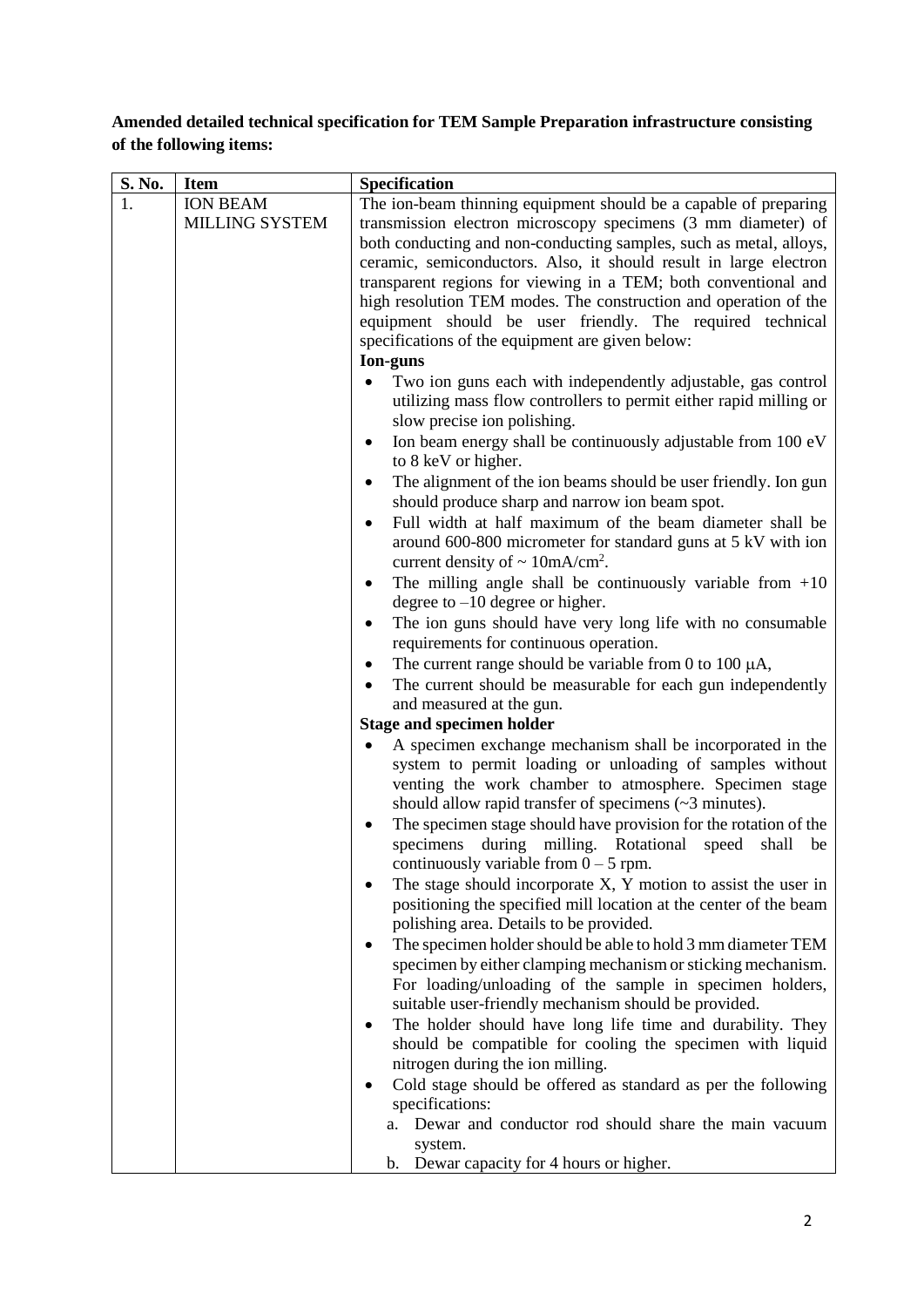|    |                                           | The specimen stage should have user defined temperature in<br>$c_{\cdot}$                                                                      |
|----|-------------------------------------------|------------------------------------------------------------------------------------------------------------------------------------------------|
|    |                                           | the range of -75 $\degree$ C to 30 $\degree$ C (i.e., in the cryogenic to room<br>temperature range) or better, during milling. A mechanism to |
|    |                                           | measure the relevant temperature should be provided.                                                                                           |
|    |                                           | <b>Specimen Viewing</b>                                                                                                                        |
|    |                                           | In-situ viewing should be possible any time without shutting                                                                                   |
|    |                                           | down the ion guns or raising the sample into the airlock.                                                                                      |
|    |                                           | Sample illumination: Reflection and through transmission with<br>$\bullet$                                                                     |
|    |                                           | adjustable intensity.                                                                                                                          |
|    |                                           | A Stereo Optical Microscope should be supplied along with the<br>$\bullet$                                                                     |
|    |                                           | ion milling equipment as standard.<br><b>Milling Terminator</b>                                                                                |
|    |                                           | Auto-Terminator<br>be provided with<br>all<br>required<br>to                                                                                   |
|    |                                           | instrumentation.                                                                                                                               |
|    |                                           | <b>Vacuum System and vacuum reading</b>                                                                                                        |
|    |                                           | The vacuum system shall be totally self-contained within the<br>$\bullet$                                                                      |
|    |                                           | enclosure.                                                                                                                                     |
|    |                                           | A totally oil-free vacuum system, pumping with turbo pump and<br>$\bullet$                                                                     |
|    |                                           | oil free backing pump                                                                                                                          |
|    |                                           | Work chamber base pressure: ~5e-6 Torr or lower.<br>٠                                                                                          |
|    |                                           | Operating pressure: $\sim$ 1e-5 Torr or lower.<br>$\bullet$<br>Suitable gauges to monitor the vacuum levels in main chamber<br>$\bullet$       |
|    |                                           | and baking pump.                                                                                                                               |
|    |                                           | Vacuum gauge should be present in the chamber area to read the                                                                                 |
|    |                                           | vacuum.                                                                                                                                        |
|    |                                           | <b>Power</b>                                                                                                                                   |
|    |                                           | 230 V, 50 Hz, single phase<br>$\bullet$                                                                                                        |
| 2. | <b>TWIN-JET</b><br><b>ELECTROPOLISHER</b> | Twin-Jet Electropolisher employing two jets to direct the<br>$\bullet$                                                                         |
|    | (Optional)                                | electrolyte flow onto the sample material, simultaneously<br>polishing both sides of the specimen.                                             |
|    |                                           | The polishing cell should consist of the electrolyte pump and<br>$\bullet$                                                                     |
|    |                                           | motor, jet assemblies, specimen holder, receptacles for the light                                                                              |
|    |                                           | source and photocell, and fiber optic assemblies mounted on a                                                                                  |
|    |                                           | PVC lid.                                                                                                                                       |
|    |                                           | A variable flow rate pump.                                                                                                                     |
|    |                                           | Wide range of voltages and currents to be made available.<br>$\bullet$                                                                         |
| 3. | <b>DIMPLE GRINDER</b>                     | Suitable for 3 mm dia. Sample.<br>$\bullet$                                                                                                    |
|    |                                           | Dimpling depth down to 10 microns.<br>$\bullet$<br>$\bullet$                                                                                   |
|    |                                           | Digital Micrometer and Analog Micrometer to indicate depth in<br>Dimple Grinder is essential.                                                  |
|    |                                           | Should be capable of terminating the dimpling process at<br>$\bullet$                                                                          |
|    |                                           | predefined thickness.                                                                                                                          |
|    |                                           | Suitable optical microscope for alignment of the sample.<br>٠                                                                                  |
| 4. | <b>DISC PUNCH</b>                         | Should facilitate manual punching of 3mm dia. circular samples<br>$\bullet$                                                                    |
|    |                                           | of metallic materials.                                                                                                                         |
|    |                                           | Should handles hard materials like high strength steel and<br>$\bullet$                                                                        |
|    |                                           | superalloys.                                                                                                                                   |
|    |                                           | Should be able to cut discs from samples with thickness from 60<br>$\bullet$                                                                   |
|    |                                           |                                                                                                                                                |
|    |                                           | $\mu$ m to 100 $\mu$ m or more.<br>$\bullet$                                                                                                   |
| 5. | HOT PLATE FOR                             | Well designed with appropriate tool for long service life.<br>$\bullet$                                                                        |
|    | <b>SAMPLE</b>                             | With thermostatic control of temperature and suitable sample<br>mount holder.                                                                  |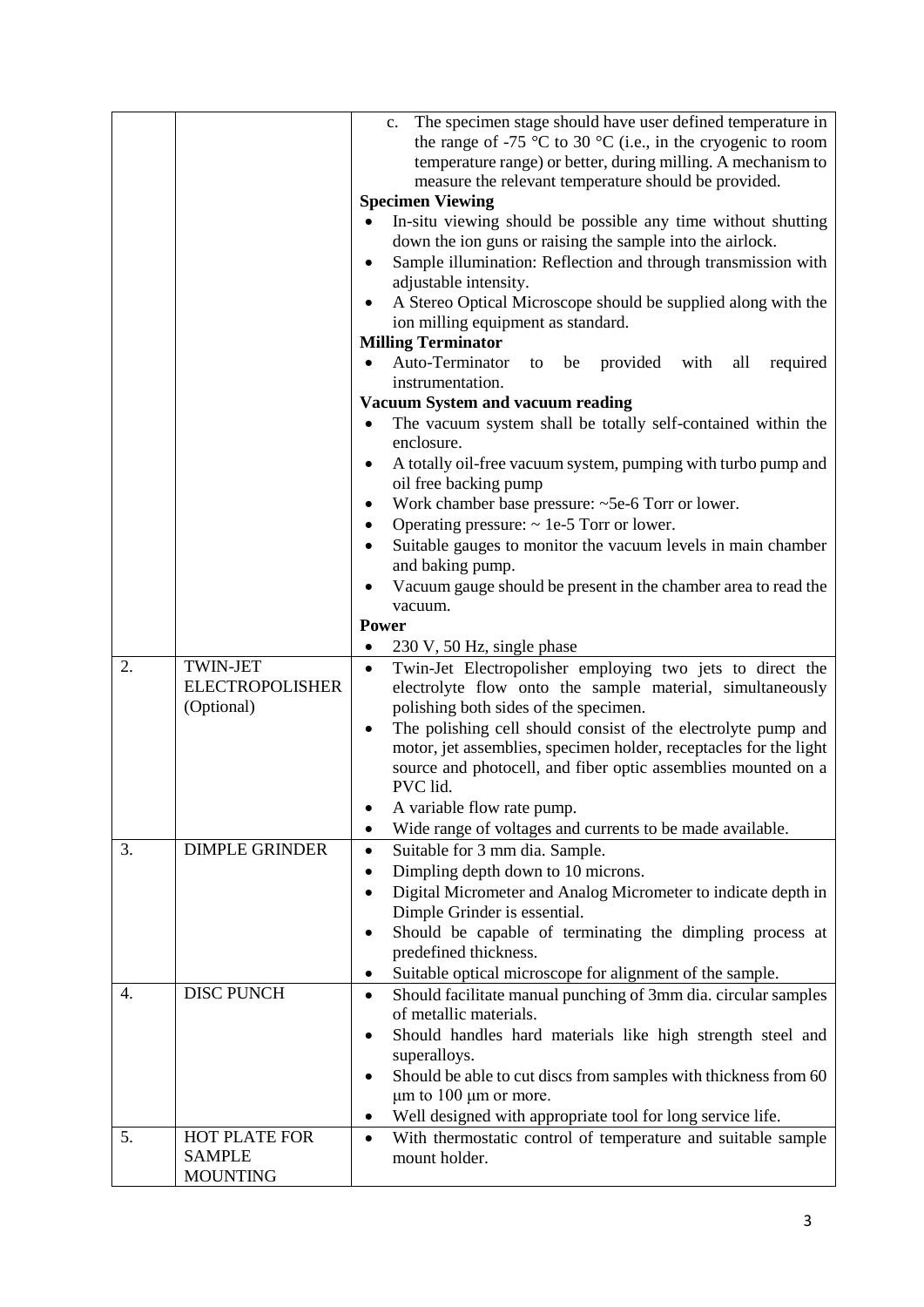| 6.  | DISC GRINDER &               | Specimen lapping kit for manual operation of 3 mm dia.<br>$\bullet$                   |
|-----|------------------------------|---------------------------------------------------------------------------------------|
|     | <b>SPECIMEN</b>              | samples.                                                                              |
|     | <b>LAPPING KIT</b>           | Disc mounts with goniometer with at least 10 micron graduation<br>$\bullet$           |
|     |                              | on the scale.                                                                         |
|     |                              | Specimen lapping kit one heavy metal base with 3 ultra flat glass<br>$\bullet$        |
|     |                              | lapping plates and approximately 100 lapping discs for each grit<br>size.             |
| 7.  | <b>LOW SPEED</b>             | Thin section /wafering equipment for slicing samples from bulk<br>$\bullet$           |
|     | <b>DIAMOND SAW</b>           | Stock.                                                                                |
|     | (Along with                  | Sectioning/slicing equipment should have low speed diamond<br>$\bullet$               |
|     | appropriate cutting          | precision saw.                                                                        |
|     | wheels                       | Coolant circulation facility should be provided.<br>٠                                 |
|     | suitable for Metals,         | Wide range of speeds and loads to be made available.<br>$\bullet$                     |
|     | composites & ceramic         | Cut-off wheels for hard and brittle materials, cooling fluid,<br>$\bullet$            |
|     | materials)                   | sample holders and all required consumables & accessories.                            |
|     |                              | Number of grades of wafering blades (5 no's) should be<br>$\bullet$                   |
|     |                              | included.                                                                             |
| 8.  | <b>TEM CROSS</b>             | Complete cross sectional specimen preparation kits for thin<br>$\bullet$              |
|     | <b>SECTION KIT</b>           | films and multilayers should be quoted with all the required<br>accessories.          |
|     |                              | List out all the parts included in the kit.<br>٠                                      |
| 9.  | ULTRASONIC DISC              | Circular cutting tool 3 mm diameter for ceramic and hard<br>$\bullet$                 |
|     | <b>CUTTER</b>                | materials.                                                                            |
|     |                              | Depth of cut display indicator.<br>٠                                                  |
|     |                              | Spring loaded sample stage with X-Y motion.                                           |
| 10. | Plasma Cleaner for           | <b>Plasma Source:</b>                                                                 |
|     | <b>SEM &amp; TEM Samples</b> | The system shall have a low energy glow discharge ion source<br>$\bullet$             |
|     | & Sample Holders             | creating hydrogen and oxygen radicals.                                                |
|     | (Optional)                   | The system shall have appropriate RF Source.<br>$\bullet$                             |
|     |                              | The system shall have auto-tuning to couple the source to the<br>$\bullet$            |
|     |                              | chamber and generator.                                                                |
|     |                              | <b>Vacuum System:</b><br>Vacuum pumping system shall consist of a two-stage diaphragm |
|     |                              | pumping stack backing a turbo molecular pump                                          |
|     |                              | The pumping system have very short pump down time.                                    |
|     |                              | <b>Main Chamber:</b>                                                                  |
|     |                              | The chamber shall have two airlock ports to support all side                          |
|     |                              | entry TEM goniometers                                                                 |
|     |                              | <b>Gas Control System:</b>                                                            |
|     |                              | Gas flow controller shall be used.                                                    |
|     |                              | The system shall support a minimum of three gases these should<br>٠                   |
|     |                              | include Argon, Hydrogen and Oxygen                                                    |
|     |                              | The gas flow should be controlled using MFCs.<br>$\bullet$                            |
|     |                              | System should be capable of cleaning with minimal plasma<br>$\bullet$<br>damage.      |
|     |                              | System should be capable to clean holey carbon grids without                          |
|     |                              | damaging them.                                                                        |
| 11. | <b>COMPACT TURBO</b>         | Metal sputtering and carbon evaporation $-$ in one bench top<br>$\bullet$             |
|     | <b>PUMP BASED</b>            | design.                                                                               |
|     | SPUTTER COATER /             | Minimum 50L/s two-stage rotary pump, with oil mist filter.<br>$\bullet$               |
|     | <b>CARBON</b>                | High vacuum turbo pumped Sputter Coating.<br>$\bullet$                                |
|     |                              | High Current (>100mA) sputter Power Supply.<br>٠                                      |
|     |                              | Precise thickness control using the film thickness monitor.                           |